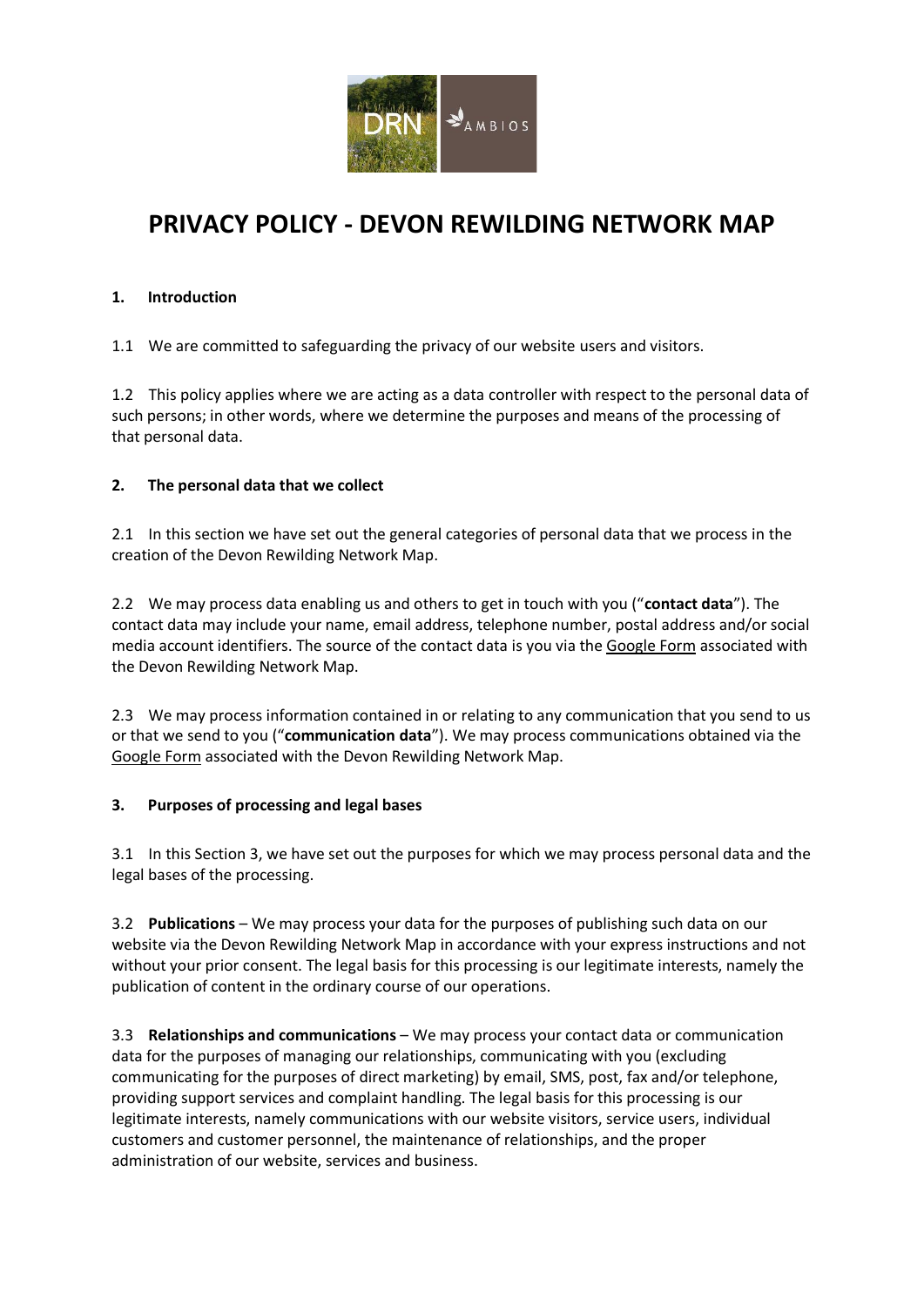3.4 **Record keeping** – We may process your personal data for the purposes of creating and maintaining our databases, back-up copies of our databases and our business records generally. The legal basis for this processing is our legitimate interests, namely ensuring that we have access to all the information we need to run our business properly and efficiently in accordance with this policy.

3.5 **Legal compliance and vital interests** – We may also process your personal data where such processing is necessary for compliance with a legal obligation to which we are subject or in order to protect your vital interests or the vital interests of another natural person.

## **4. Providing your personal data to others**

4.1 We may disclose your personal data such as name and contact information publicly on the Devon Rewilding Network Map if you have given us permission to do so when completing the associate[d Google Form.](https://docs.google.com/forms/d/e/1FAIpQLSfPC6NV29AASAmFOpJLjL2iUgITC5xr3WYBqHKmEvdwBvhoAA/viewform?usp=sf_link)

4.5 In addition to the specific disclosures of personal data set out in this Section 4, we may disclose your personal data where such disclosure is necessary for compliance with a legal obligation to which we are subject, or in order to protect your vital interests or the vital interests of another natural person. We may also disclose your personal data where such disclosure is necessary for the establishment, exercise, or defence of legal claims, whether in court proceedings or in an administrative or out-of-court procedure.

## **5. International transfers of your personal data**

5.1 In this Section 5, we provide information about the circumstances in which your personal data may be transferred to countries outside the United Kingdom and the European Economic Area (EEA).

5.2 The hosting facilities for our website are situated in the United Kingdom.

5.3 You acknowledge that information submitted through th[e Google Form](https://docs.google.com/forms/d/e/1FAIpQLSfPC6NV29AASAmFOpJLjL2iUgITC5xr3WYBqHKmEvdwBvhoAA/viewform?usp=sf_link) associated with the Devon Rewilding Network Map will also be stored by Google in accordance with Google's own privacy policy which can be found a[t https://policies.google.com/privacy](https://policies.google.com/privacy) 

5.4 You acknowledge that personal data that you submit for publication through our website or services may be available, via the internet, around the world. We cannot prevent the use (or misuse) of such personal data by others.

#### **6. Retaining and deleting personal data**

6.1 This Section 6 sets out our data retention policies and procedures, which are designed to help ensure that we comply with our legal obligations in relation to the retention and deletion of personal data.

6.2 Personal data that we process for any purpose or purposes shall not be kept for longer than is necessary for that purpose or those purposes.

6.3 Notwithstanding the other provisions of this Section 6, we may retain your personal data where such retention is necessary for compliance with a legal obligation to which we are subject, or in order to protect your vital interests or the vital interests of another natural person.